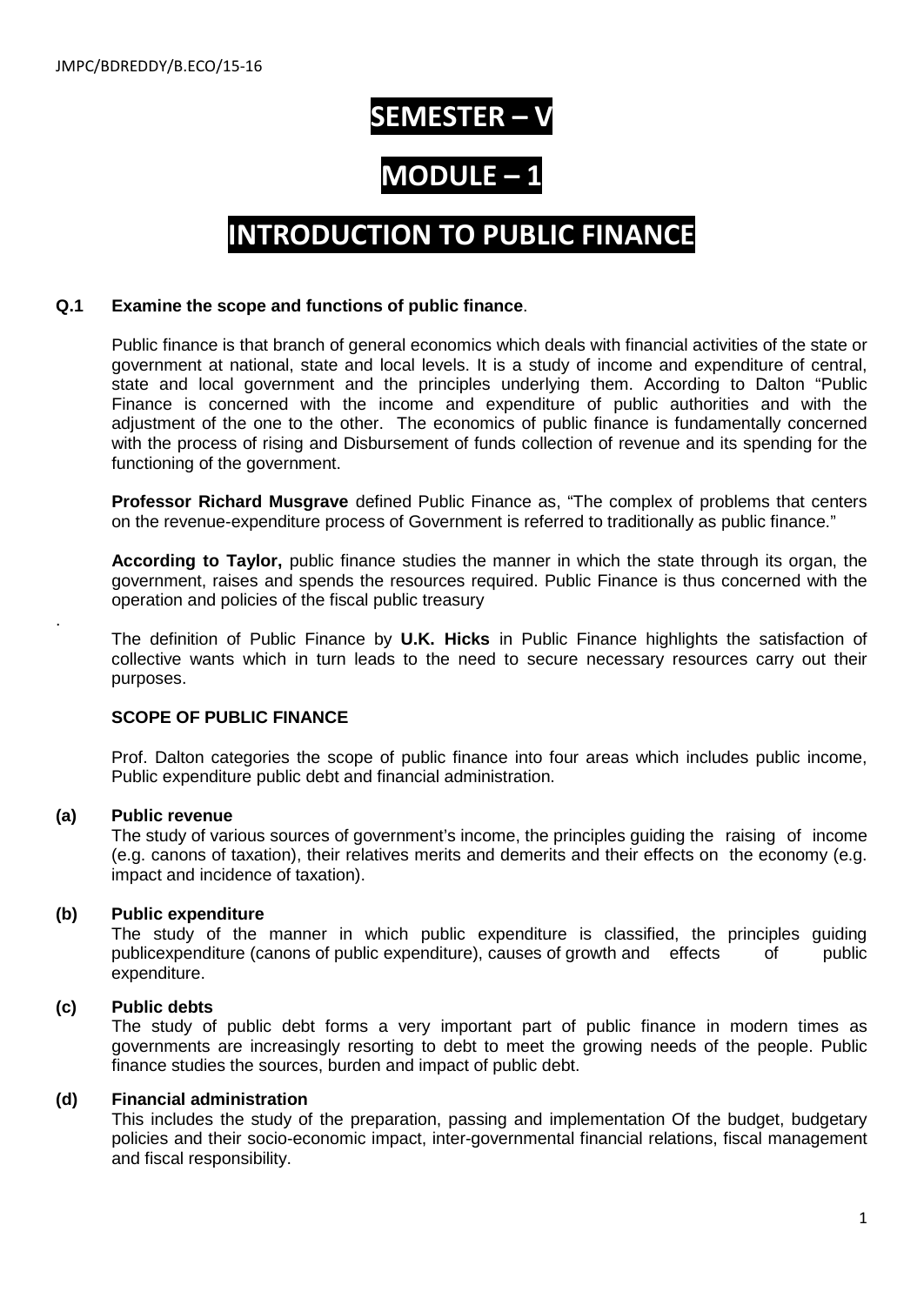# **FUNCTIONS OF PUBLIC FINANCE**.

The functions of public finance all activities with regard to collection of revenue and expenditure on various activities .Earlier theories public finance narrow definition ofthe functions to be carried out by public authorities. It is clear that the area of state activity has enlarged over the past two decades which increased the functions and scope of public finance.

#### **1) Economic activities of the state**

The scope of public finance was confined to the traditional functions of the state, that is, provision of defense, law and order, justice and civic amenities. But with the emergence of welfare states the scope of public finance was broadened public finance now includes the use of the budget as a tool to correct distortion in the economy, to mobilise resources, to maintain price stability create employment prevent market failure, achieve growth equity and maximize social welfare.

#### **2) Functional Finance**

The government should maintain a reasonable level of aggregate demand at all times by using the budget. Most developed economies followed functional finance policies in orderto control trade cycles. Developing countries followed such policies to promote economic growth.

## **3) Fiscal Operations**

The scope of public finance includes fiscal operations and their objectives. Fiscal operations refer to raising public revenue, spending to achieve certain goals and financial administration. For such operations, the government uses fiscal tools like taxation, public expenditure and public debt. The following are the objectives of fiscal operations;

#### **(a) Allocation of resources**

The most important objectives of fiscal operations is to determine how the Country's resources will be allocated to different sectors of the economy in order to achieve predetermined goals. The national budget determines how funds are allocated to different heads of expenses. The policy of public expenditure is used by the government to directly undertake resource allocation for different sectors. On the other hand, the government can use taxation and subsidies to indirectly influence resource allocation.

## **(b) Distribution**

Fiscal operations can be effectively used affect the distribution of national income and resource Taxation and public expenditure policies are used by the government to reduce inequalities. Progressive direct taxation impose heavier burden on the rich than the poor. Public expenditure on social infrastructure and subsidies on food housing, health and education help reduce income inequality.

#### **(c) Stabilisation**

Developed economies experience business cycles. Economic stability implies absence of sharp cyclical movements in the form of booms and depressions. To bring about such stability, countercyclical fiscal operations are adopted. To counter depression and recession, government expenditure is increased to generate employment and taxes are reduced to encourage consumption and investment. During inflation, public expenditure is reduced and taxes are raised.

#### **(d) Economic growth**

In developing and underdeveloped economies, the objectives of fiscal operations are more promotional in nature. The basic focus of fiscal operations in such economies is the use of budgetary operations to achieve growth and development. This is done by encouraging capitalformation and investments through public expenditure and tax incentives to private sectors.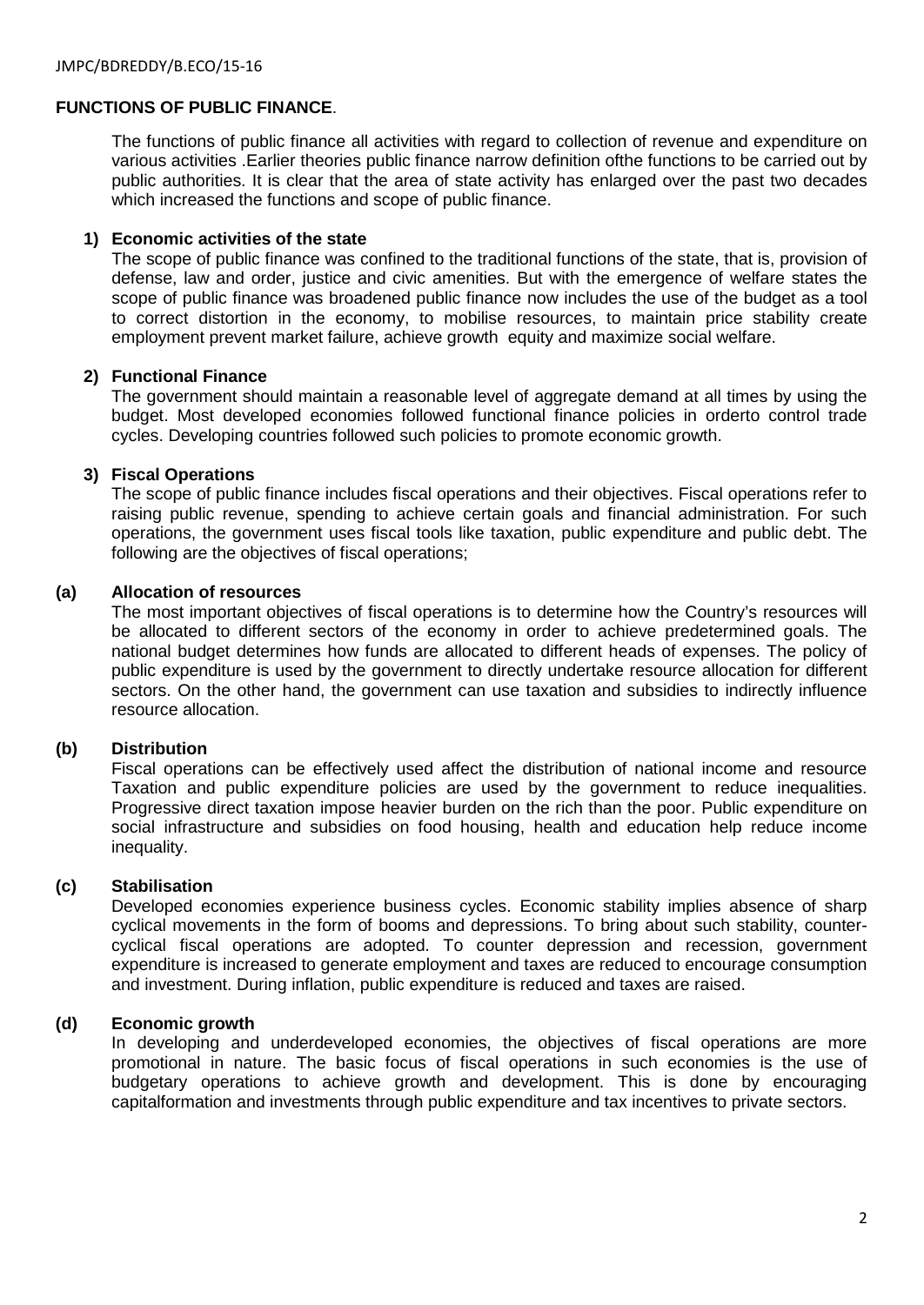## **Q.2 Examine the similarities and dissimilarities between public finance and private finance. OR Distinguish between public finance and private finance.**

Public finance deals with study of income, Expenditure, borrowing and financial administration of the government. Private finance is the study of income, expenditure, borrowing and financial administration of individual or private companies ..Both public and private finance are fundamentally similar in nature but different from each other on various operational aspects .The similarities and differences between public and private finance have been explained below.

## **SIMILARITIES:**

#### **1. Objective**

Satisfaction of human wants is the main objective of both public and private finance. The main aim of public finance is to satisfy social wants and that of private finance to satisfy individual wants.

## **2. Principles**

The principle of maximum social benefits is the guiding principle followed by the government while spending its income. Individuals also follow the principle of maximum satisfaction when spending out his given income

## **3. Income, Expenditure and borrowing**

The resources or the income for both government and the individuals are limited .In case of shortage, borrowing can be done for both and both are under obligation to repay the borrowed money.

## **4. Policies**

.

Both the private and public finances adopt policies for maximizing welfare. In Private finances as well as in public finance only sound policies will enable maximization of welfare and benefits.

#### **5. Administration**

The effectiveness and success of measures adopted by private and public sector depends on the administrative machinery. If the administrative machinery is inefficient and corrupt it will lead to losses and wastages.

#### **Dissimilarities: (Distinction between public and private finance)**

# **1. Magnitude :**

The most significant difference between the two types of finances is in terms of size and magnitude. Households and businesses have relatively smaller amount of resources available to them and hence their budgets are smaller in size as compared to those of governments.

## **2. Public Scrutiny:**

Personal budgets of households are a private affair and not made public. In case of businessfinance, the budget is made known to the stakeholders and General public for information and scrutiny. In case of public finance, every budgetary decision has to be made known to the people of the nation.

#### **3. Source of revenue:**

Private economic units earn their income by using assets owned by them. Their sources of income are salaries, wages,interest, rent and profits which arise out of transactions. In case of governments, the source of income are taxes and non tax revenues. In case of taxes, fees, fines, fines there in an element of compulsion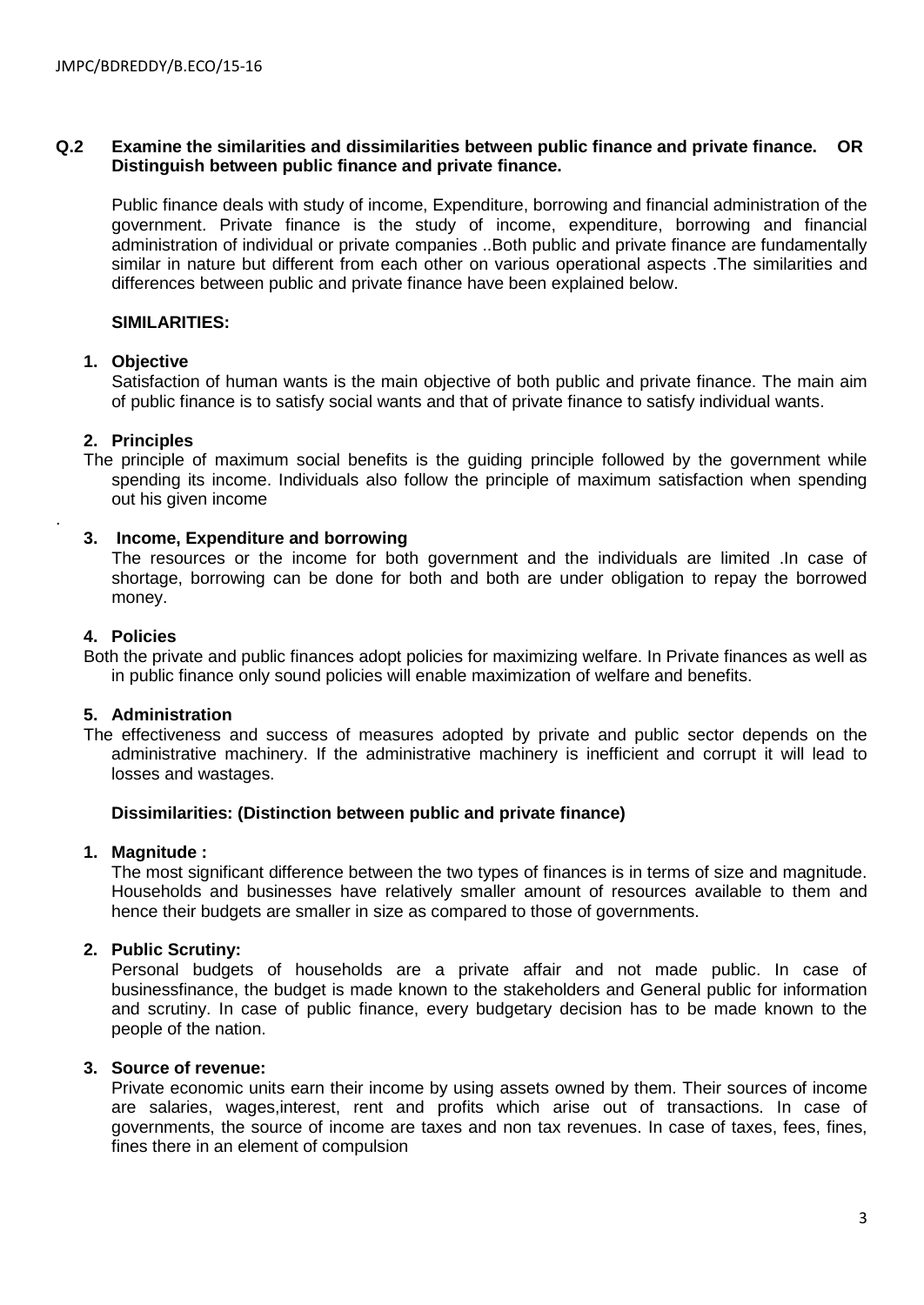# **4. Sources of borrowing:**

Private economic units may borrow from informal sources like friends, Relatives ,moneylenders as well as from formal sources like banks and financial institution. Public bodies can borrow almost on a continuous basis from internal and external sources. They can borrow from the people, the central bank, Commercial banks and other financial institutions as well from external sources.

# **5. Motive:**

Incase of public finance, the decisions are reached through political and administrative procedure and based on common social objectives. Private finances is governed by profit motive for businesses or satisfaction of wants of individuals and households.

# **6. Time dimension:**

Both private and public financial activities try to balance between the immediate objectives and future goals. But private economic units, especially households, are primarily focused on fulfillment of present and immediate wants. In case of public authorities, the focus is on both present and future

# **7. Income Expenditure adjustment:**

Generally, while a private economic unit adjust its expenditure to income, public bodies adjust income to expenditure. Private finance will try and adjust expenditure according to income and in order to do so may even forego fulfillment of certain wants. On the other hand, Government are guided by welfare and growth consideration for which expenditure have to be predetermined. Since they have the power to raise fund through taxation,borrowing, deficit financing, they try to adjust their revenues to the predetermined expenditure requirements.

# **8. Assessment of outcomes:**

It is much easier to measure and evaluate the outcome of private financial activities than the outcome of public financial activities.

In case of private economic units, the outcome may be measured by profits of business, fulfillments of wants of households. In case of public finance, the outcome has to measured and evaluated in terms of multiple parameters. These are social welfare, economic growth, security, Productivity and efficiency.

## **9. Nature of the budget:**

Private economic units aim at surplus budget. Having a surplus is considered economically prudent. This is not the case with government budgets. In countries that need to grow and develop rapidly, deficit budgets need to be followed. A long term surplus budget indicates that the government may not be fulfilling some of its obligation.

# **THE PRINCIPLE OF MAXIMUM SOCIAL ADVANTAGE**

## **Q.3 Explain the Principle of maximum social advantage OR Examine the Daltons version of Principle of Maximum Social Advantage. OR Critically examine Daltons Principle of Maximum Social Advantage.**

The 'Principle of maximum social Advantage' was introduced by British economist Hugh Daton. According to Hugh Dalton, "Public Finance" is concerned with income & expenditure of public authorities and with the adjustment of one with the other.

Budgetary activities of the government results in transfer of purchasing power from some individuals to others. Taxation causes transfer of purchasing power from tax payers to the public authorities, While public expenditure results in transfers back from the public authorities to some individuals, therefore financial operations of the government cause 'Sacrifice or Disutility' on one hand and 'Benefits or Utility' on the other.

The principle of Maximum social Advantage states that public finance leads to economic welfare when public expenditure & taxation are carried out up to that point where the benefits derived from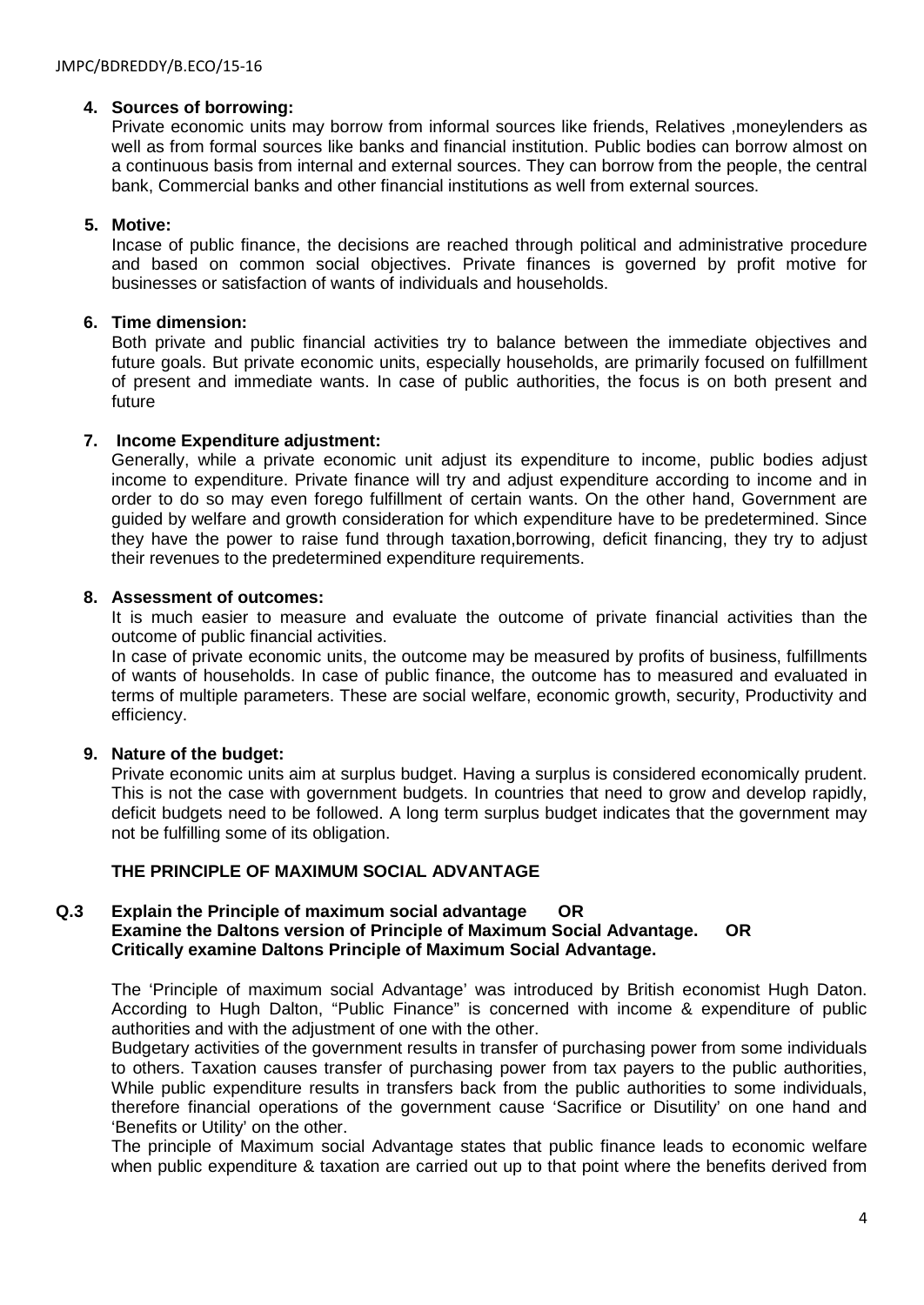the Marginal Utility of expenditure is equal to the Marginal Disutility or the sacrifice imposed by taxation.

Hugh Dalton explains the principle of maximum social advantage with reference to:

- A. Marginal social Sacrifice
- B. Marginal Social Benefits

#### **This principle is however based on the following assumptions:**

- (i) All taxes result in sacrifice and all public expenditures lead to benefits.
- (ii) Public revenue consist of only taxes and no other sources of income to the government.
- (iii) The government has no surplus or deficit budget but only balanced budget.
- (iv) Public expenditure is subject to diminishing marginal social benefit and taxes are subject to increasing marginal social sacrifice.

#### **Marginal Social Sacrifice (MSS)**

Marginal social Sacrifice (MSS) refers to that amount of social sacrifice undergone by public due to the imposition of an additional unit of tax

Every unit of tax imposed by the government taxes result in loss of utility. Dalton says that the additional burden (marginal sacrifice) resulting from additional units of taxation goes on increasing i.e. the total social sacrifice increases at an increasing rate. This is because, when taxes are imposed, the stock of money with the community diminishes. Every additional unit of taxation creates greater amount of impact and greater amount of sacrifice on the society. That is why the marginal social sacrifice goes on increasing.

## **The Marginal social sacrifice is illustrated in the following diagram:**



The above diagram indicates that the Marginal Social Sacrifice (MSS) curve rises upwards from left to right. This indicates that with each additional unit of taxation, the level of sacrifice also increase. When the unit of taxation was  $OM_1$ , the marginal social sacrifice was  $OS_1$ , and with the increase in taxation at  $OM<sub>2</sub>$ , the marginal social sacrifice rises to  $OS<sub>2</sub>$ .

## **Marginal social Benefit (MSB)**

While imposition of tax puts burden on the people, public expenditure confers benefits. The benefit conferred on the society, by an additional unit of public expenditure is known as Marginal social benefit (MSB).

Just as the marginal utility from a commodity to a consumer declines as more and more units of the commodity are made available to him, the social benefit from each additional unit of public expenditure declines as more and more units of public expenditure are spent. In the beginning, the units of public expenditure are spent on the most essential social activities. subsequent doses of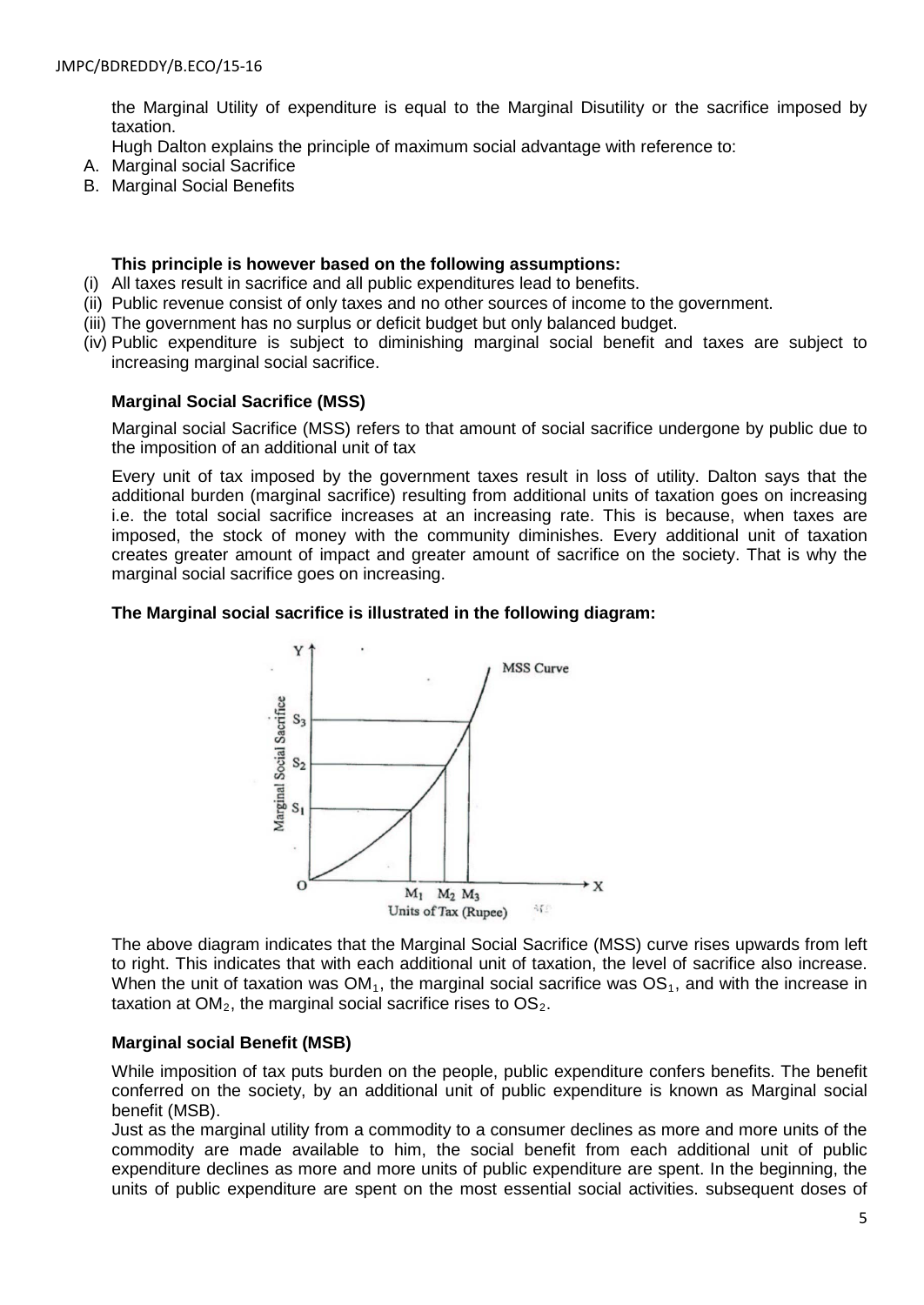public expenditure are spent on less and less important social activities. As a result, the curve of marginal social benefits slopes downward from left to right as shown in figure below.



that the social benefit derived out of public expenditure is reducing at a diminishing rate. When the public expenditure was  $OM<sub>1</sub>$ , the marginal social benefit was  $OB<sub>1</sub>$ , and when the public expenditure is  $OM<sub>2</sub>$ , the marginal social benefit is reduced at  $OB<sub>2</sub>$ .

#### **The Point of Maximum Social Advantage**

Social advantage is maximized at the point where marginal social sacrifice cuts the marginal social benefits curve. i.e. MSS and MSB are equal.



Units of Taxation and Expenditure

At point P social advantage is maximum. Now consider Point  $P_1$ , at this point marginal social benefit is  $P_1Q_1$ . This is greater than marginal social sacrifice  $S_1Q_1$ . Since the marginal social sacrifice is lower than the marginal social benefit, it makes more sense to increase the level of taxation and public expenditure. This is due to the reason that additional unit of revenue raised. And spend by the government leads to increase in the net social advantage. This situation of increasing taxation and public expenditure continues, as long as the levels of taxation and expenditure are towards the left of the point P.

At point P, the level of taxation and public expenditure moves up to OQ. At this point, the marginal utility or social benefit becomes equal to marginal disutility or social sacrifice. Therefore at this point, the maximum social advantage is achieved.

At point P<sub>2</sub>, the marginal social sacrifice  $S_2Q_2$  is greater than marginal social benefit P<sub>2</sub>Q<sub>2</sub>. Therefore, beyond the point P, any further increase in the level of taxation and public expenditure may bring down the social advantage. This is because; each subsequent unit of additional taxation will increase the marginal disutility or social sacrifice, which will be more than marginal utility or social benefit. This shows that maximum social advantage is attained only at point P & this is the point where marginal social benefit of public expenditure is equal to the marginal social sacrifice of taxation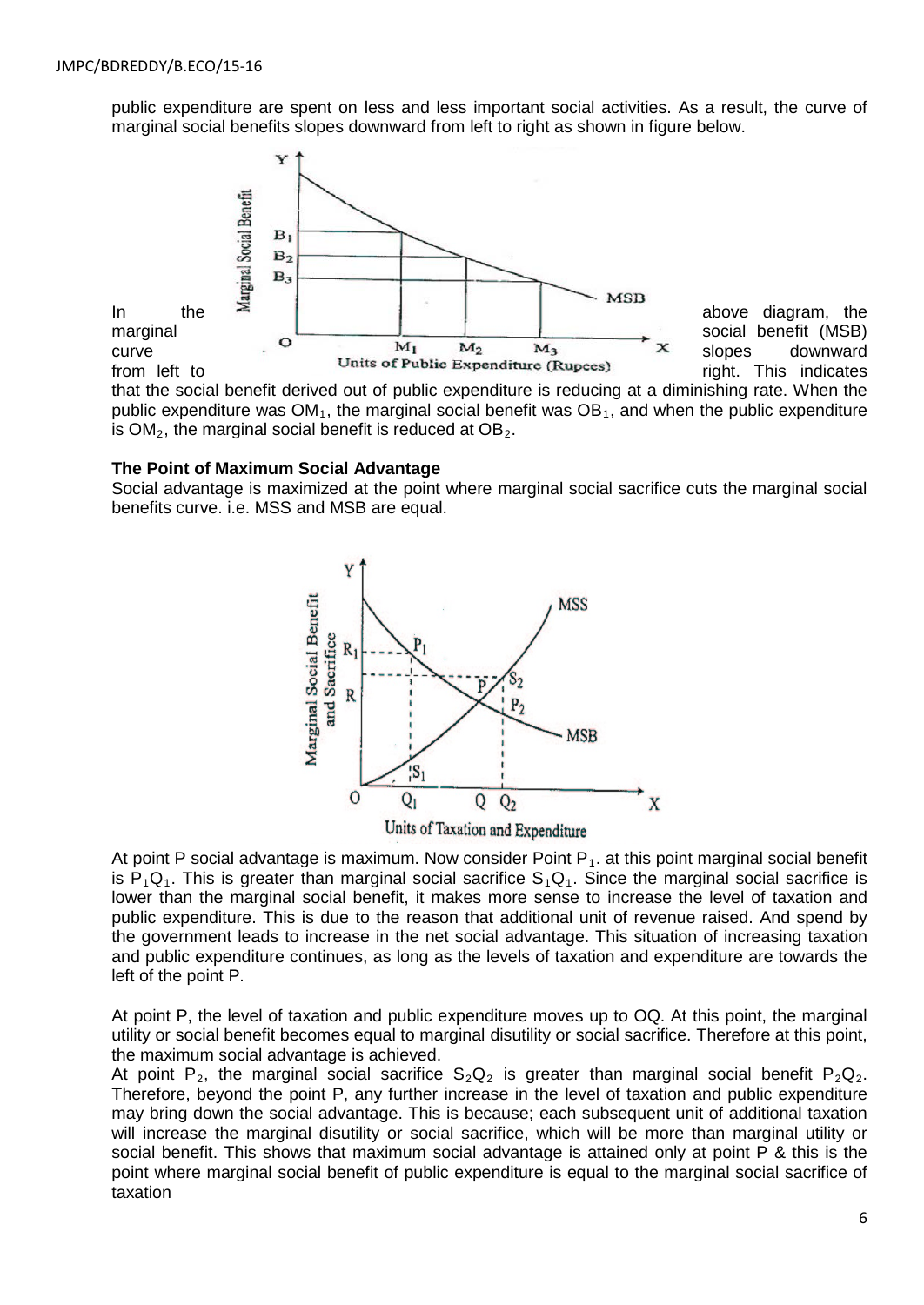#### **Q. 4 Discuss the principles of Maximum Social Advantage given by Musgrave. OR Examine the Musgrave's version of Maximum Social Advantage.**

 The principle of Maximum Social Advantage has been interpreted by economist Richard Musgrave who termed it as Maximum Welfare Principle of Budget Determination. According to Musgrave, the principle explains that taxation and public expenditure should be carried out up to that level where satisfaction obtained from the last unit of money spent is equal to the sacrifice from the last unit of money taken in terms of taxes. In other words, it should be carried out up to the point where marginal social benefit is equal to marginal social sacrifice.

To illustrate his interpretation, Musgrave used Fig. in which, the size of the budget (level of taxation and public expenditure) is shown on the X-axis. On the positive part of Y-axis MSB is measured and on the negative part, MSS is measured.



Fig.2.4 : Gains and Losses from Budget Operation

The curve EE, in the first quadrant, represents the marginal social benefit (MSB) of successive units of money spent as public expenditure, allocated optimally between different public uses. It falls from left to right because as public expenditure increases, MSB declines. The curve TT, in the fourth quadrant, represents the marginal social sacrifice (MSS). As additional units of taxation are raised from the people, MSS increases. Accordingly, the curve SS slopes downwards from left to right in the fourth quadrant showing rising MSS.

The curve NN measures Marginal net benefits (MNB) which is derived from successive addition to public budget. MNB is calculated by deducting MSS from MSB. The vertical distance between EE curve and TT curve measures MNB at different sizes of the budget.

The optimum size of the budget is determined at OM, where MNB is zero. At this size of the budget, the marginal social benefit MP is equal the marginal social sacrifice MQ (MSB = MSS). Since MSB and MSS are measured in opposite directions, marginal net benefit is zero at M(MSB-MSS = 0). At this point the MNB curve NN cuts the X-axis.

At any point to the left of M, say  $M_1$ , MSB will be greater than MSS and MNB will be positive. It is beneficial to increase size of the budget as long as MNB is positive. So there will be a tendency to move from  $M_1$  towards M. If the budget size exceeds M, say  $M_2$ , than MSS will exceed MSB and MNB will be negative. Therefore it will be beneficial for the government to cut down the size of the budget and move from  $M<sub>2</sub>$  towards M.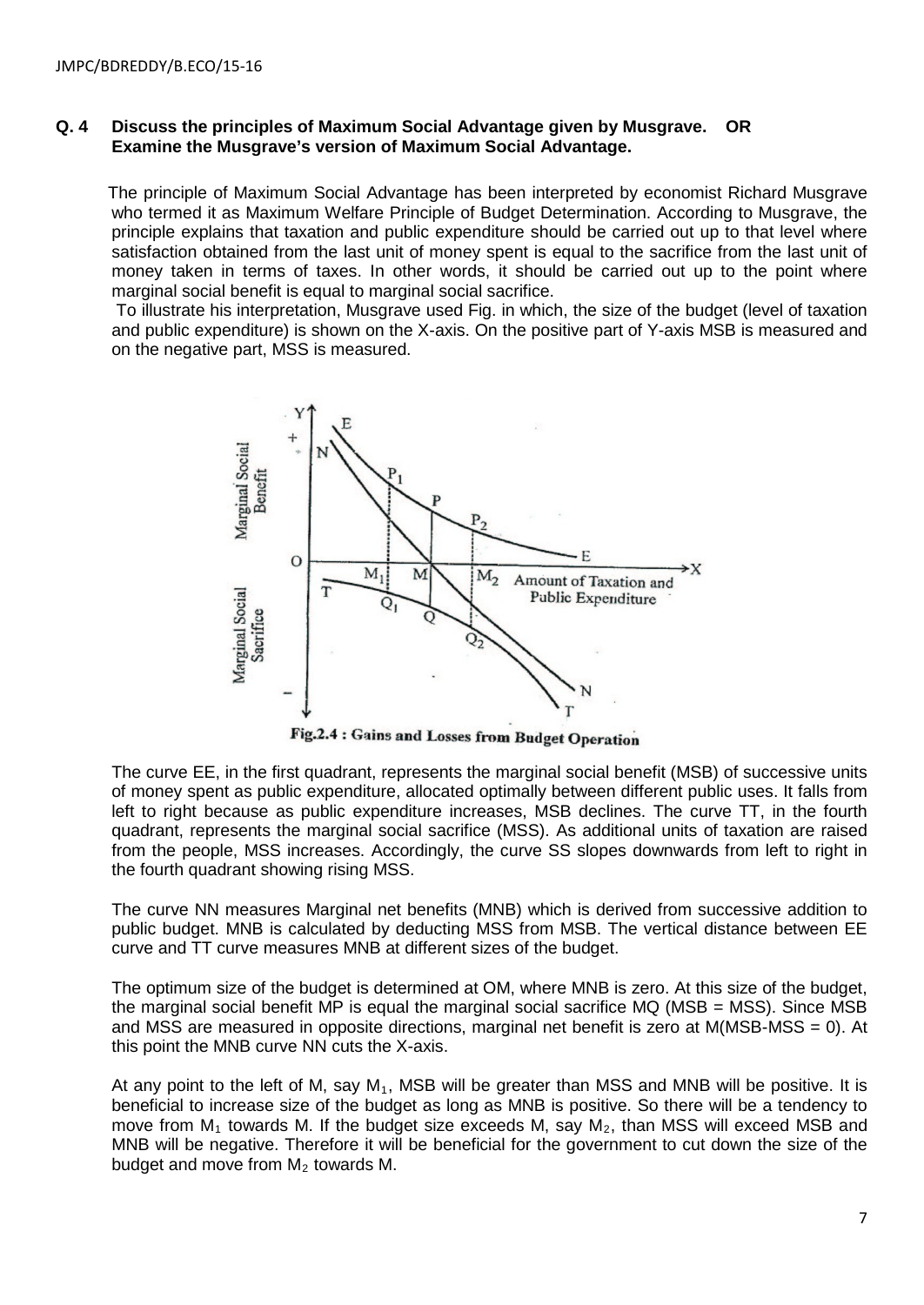According to Musgrave the optimum size of the budget is given by the point where the marginal net benefit is zero. This point corresponds to the point of maximum social advantage, as at this point  $MSB = MSS$ 

#### **Q 5 Give a brief note about Limitations of Maximum Social Advantage. OR Critically evaluate the Marginal Social Advantage.**

The principle of maximum social advantage has been criticized on various grounds. The main practical difficulties in following the principle of maximum social advantage are discussed in the article.

## **i) Difficulties in Measuring Social Benefits:**

The principle of maximum social advantage is theoretically explained with the help of the marginal utility analysis. The Marginal benefits of public expenditure and the marginal disutility on sacrifice of public revenue are concepts, the objective measurement of which is extremely difficult.

## **ii) Unrealistic Assumptions:**

It is unrealistic to assume that government expenditure is always beneficial and that every tax is a burden to society. For example, taxes on cigarettes or alcohol can provid benefit to society, expenditure on social overheads like health care will give rise to social benefit whereas unnecessary increase in expenditure on defence may divert resource from productive activities causing loss of welfare to society.

# **iii) Neglect of Non – Tax Revenue:**

The principle says that the entire public expenditure is financed by taxation. But, in practice, a significant portion of public expenditure is also financed by other sources like public borrowing, profits from public sector enterprises, imposition of fees, penalties etc. Dalton fails to take into account all such other sources.

## **iv) Lack of divisibility:**

The marginal benefit from public expenditure and marginal sacrifice from taxation can be equated only when public expenditure and taxation are divided into smaller units. But it is not possible practically.

## **v) Large Budget Size:**

The financial operations of the government involve collection of large sums of money from taxation and other sources and the disbursement of large amounts by way of public expenditure. The effects of small additional amounts of these on the community are difficult to measure. Therefore, in practice, the public authorities are not in a position to estimates the marginal benefits and the marginal sacrifices.

#### **vi) Change in Condition:**

Conditions in an economy are not static and are continuously changing. What might be considered as the point of maximum social advantage under some conditions may not be so under some other. For example, in times of war government expenditure and revenue must increase, and the increase is to the advantage of the community. What is optimum at one level of national income may not be so at a higher level. Therefore, it is difficult to determine the point of maximum social advantage.

#### **vii) Different Periods:**

The impact of many public projects is felt over the long period by both the present and the future generations. In order to determine maximum social advantage it becomes necessary to calculate social benefits from public expenditure in short period and in long period.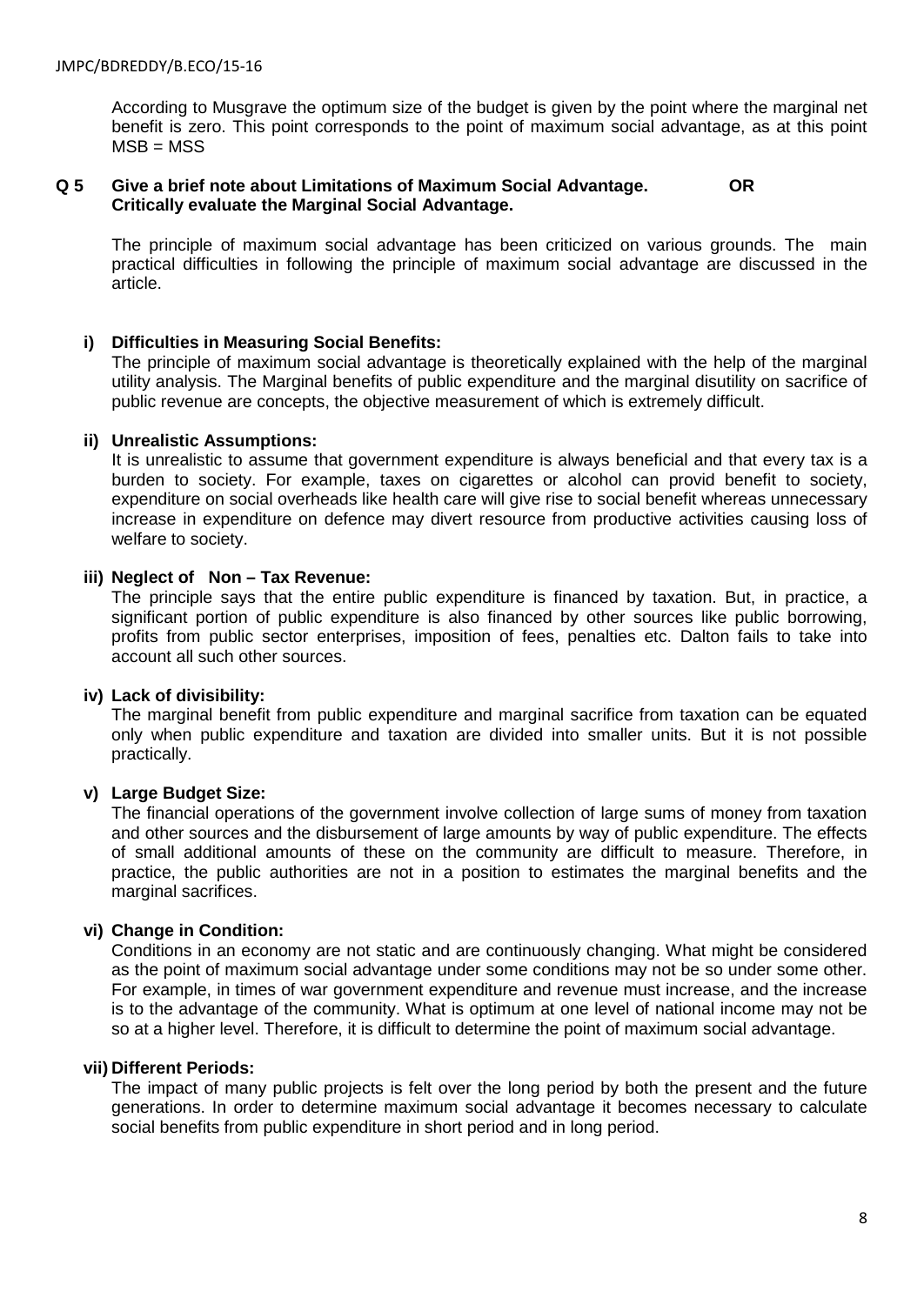## **viii) Conceptual differences:**

Taxes are paid by individuals and the sacrifice involved is felt at an individual or micro level. Whereas, public expenditure gives rise to public goods that are jointly consumed by all in a community. The benefits therefore are felt at a macro level. Many economists argue that it is neither possible nor desirable to compare micro and macro concepts by using the same criteria.

#### **ix) Misuse of Government Funds:**

The principle of Maximum social advantage is based on the assumption that the government funds are utilized in the most effective manner to generate marginal social benefit. However, quite often a large share of government funds is misused for unproductive purposes which so not provide any social benefits.

#### **x) Contra – Cyclical Measures:**

The Government has to undertake contra – cyclical measures to Control inflation, Overcome recession, Reduce increasing level of unemployment, etc.

 In such a situation, the concept of Maximum social advantage cannot be adopted. For instance, to control recession, the government may introduce certain measures such as reduction in taxation in order to increase effective demand. Also, during inflationary periods, the government may increase tax rate in order to reduce demand and increase interest rates, so as to encourage savings on the part of people.

# **MODERN TRENDS IN PUBLIC FINANCE**

## **Q.6 What is sound finance? Discuss the features of sound finance.**

Classical economists believed that the less the government interfered in the economy the better it is. This belief, along with private ownership of factors of production, was the foundation of Laissez faire capitalism, which is a system where economic transactions are largely between private owners of factors of production and such transactions are free from government restrictions, taxation and subsidies. *Laissez faire* policy advocates market mechanism should be left tee of any government interference.

In such a system, the role of the government was expected to be restricted to traditional areas like defence, law and order, justice, provision of civic amenities and therefore most government spending was expected to be restricted to these areas.

The role of the budget and fiscal policy did not extendbeyond raising funds through taxation and spending on traditional functions. The primary belief was that the size of the government's budget should be small and the budget should balance. These beliefs form the basis of the principle of sound finance.

#### **The following are some of the features of sound finance :**

#### **1. Say's Law:**

Like many others classical principles, the principle of sound finance is also based on Say's Law, that is, "Supply creates its own demand." Since one man's expenditure is another man's income, aggregate demand will always be equal to aggregate supply. This belief forms the base of the argument on which classical economists argued in favour of sound finance.

## **2. Full employment:**

The classical economists argued that since  $AD = AS$ , there cannot be over-production and under consumption. In other words, the economy cannot suffer from fluctuations like unemployment and inflation. Driven by profit motive, the private sector will ensure optimum use of resources. Therefore, there will be full employment in the economy. Only voluntary and frictional unemployment may exist.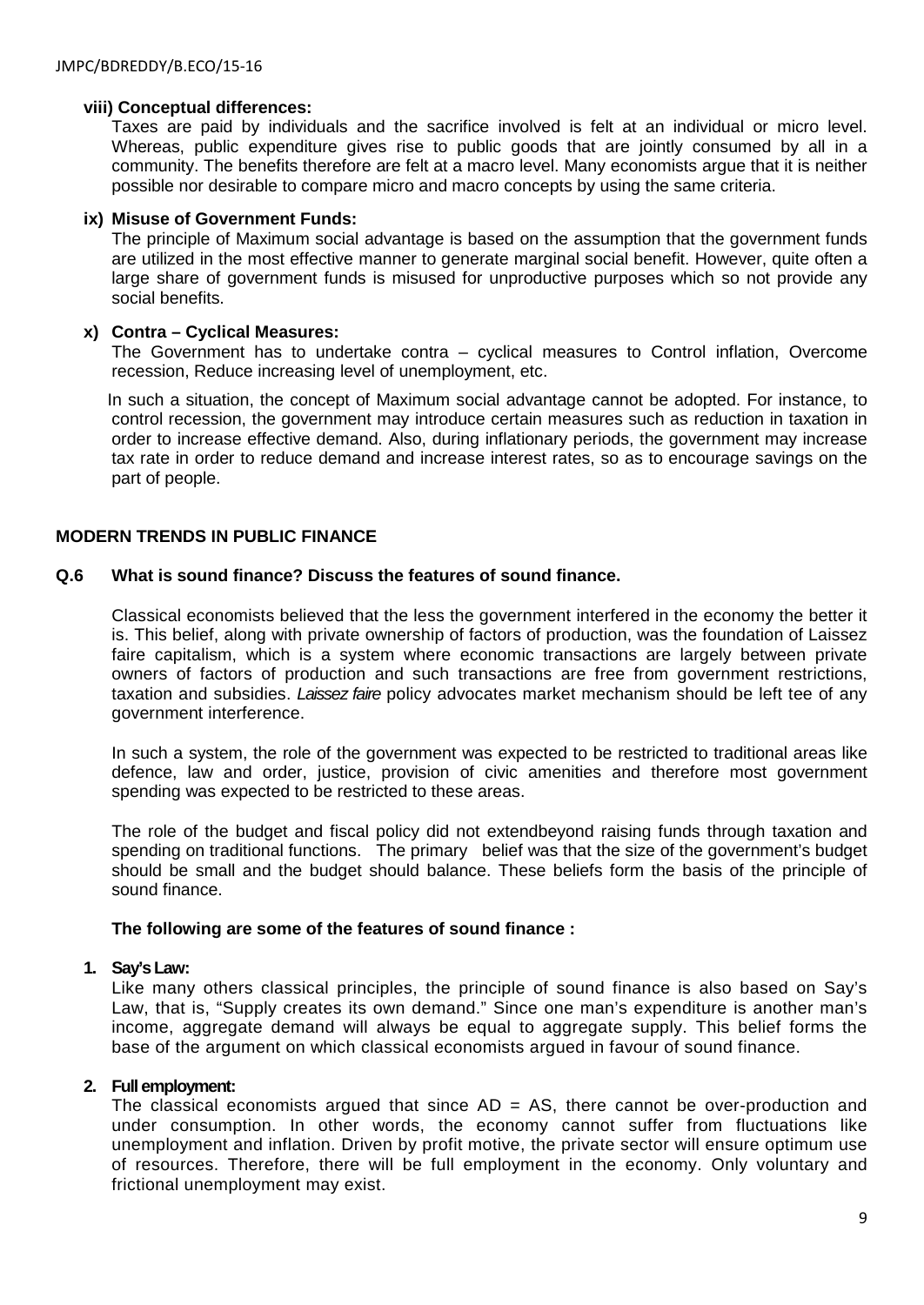#### **3. Invisible hand:**

Private owners of factors of production will always achieve maximum level of efficiency in their use of resources, as they are driven by self-interest and profit motive. The concept of Adam Smith's 'invisible hand' is used to explain how private self interest will result in collective social good.

# **4. Taxation:**

According to the classical school of thoughts, taxes are harmful because they adversely affect willingness and ability to work, save and invest. Taxation was expected to be kept at a minimal limit. High progressive taxation will lead to slow economic progress. Redistributive effects of taxation were ignored.

#### **5. Public expenditure:**

Government spending was expected to be in the traditional areas like defence, law and order, justice, provision of civic amenities. Since government budget was not expected to be large in size, government spending was not large relative to total spending in the economy. Therefore, it was believed that government spending would not have any significant impact on the economy.

# **6. Balanced Budget :**

In *laissez faire* capitalism, since all factors of production are normally owned and used by private individuals, the government can make use of such factors only by depriving the private sector. Therefore, there is no justification for the government to expand its expenditure beyond revenue and incur deficit budget. Budget should always balance except during wartime when government will have to expand expenditure to fight war. The state should not take up business activities because the private sector iconsidered to be most efficient.

#### **7. Market efficiency:**

The market mechanism is assumed to achieve maximum level of efficiency. Market failures are only temporary and the market is fully capable of correcting itself. Therefore there is no justification of any government regulation and restrictions on the market. The use of the budget to correct market failures was not considered.

#### **8. Ricardian Equivalence Theorem:**

Budget deficits are uneconomical, harmful and socially undesirable. They lead to inflation and harm economic progress. This belief was based on Ricardian Equivalence Theorem. Deficits will have to be later met by raising taxes. This is known to the people and they will increase their savings to pay higher taxes later. As their savings increase, they will not increase consumption and therefore, increased public expenditure will not be able to boost demand, production and stimulate growth.

# **9. Political View:**

Sound finance is compatiblewith a political system that supports private ownership and minimizes government's role. Generally, ideologically the conservative parties believe in the principle of sound finance while the more liberal parties support functional finance. However, in practice most governments have been observed to follow functional finance.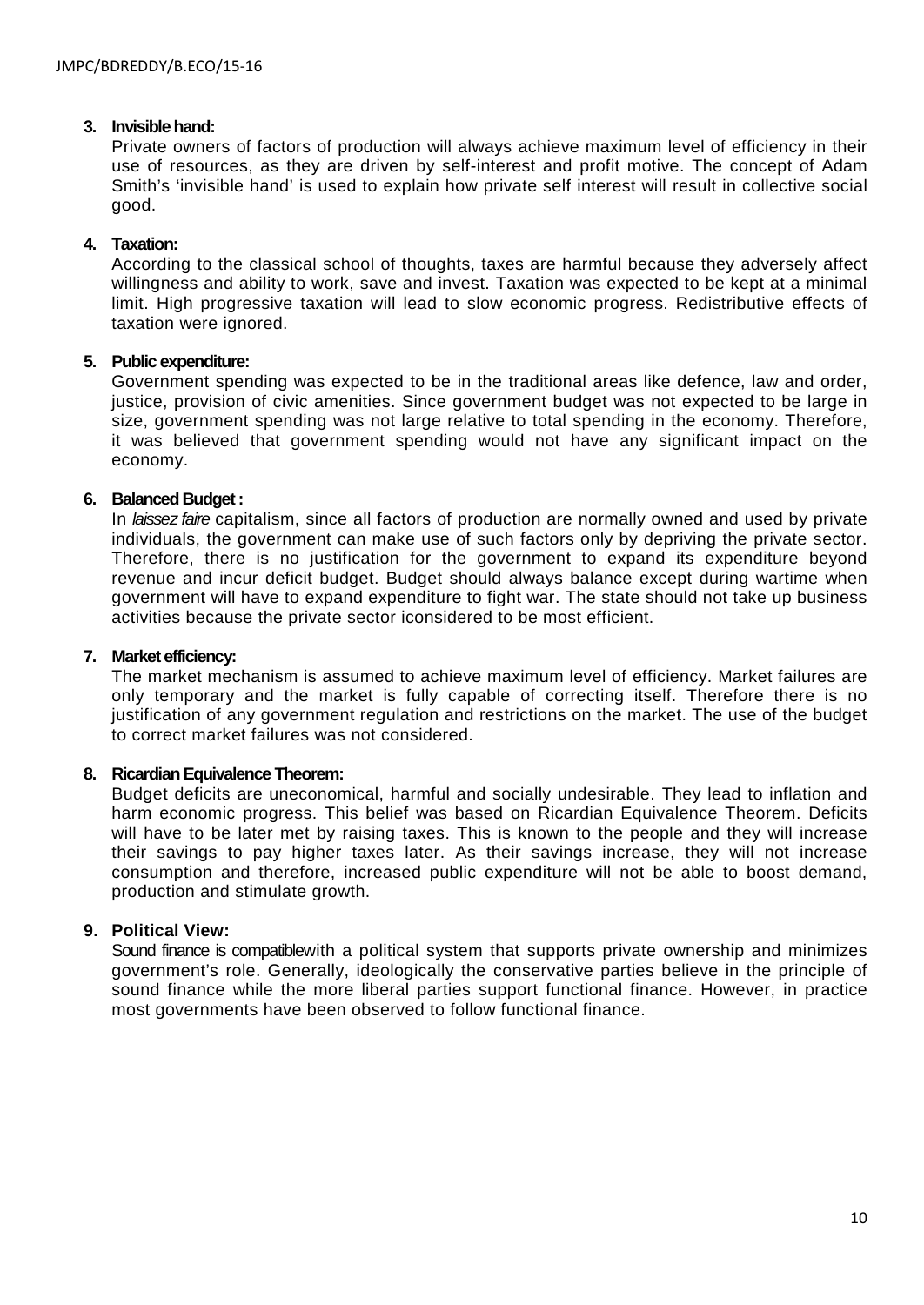## **Q. 7 Explain functional finance and discuss its features.**

In the 1920s in Europe, and the 1930s in the United States,major economies experienced depression. During this period many economists started questioning sound finance principles. Low profit expectations during depression kept4 investment spending low, causing unemployment to rise. Given such a collapse of economic expectations, the economists favored, at least temporarily, giving up the sound finance principles and using government spending to stimulate the economy

Increased government spending during depression would mean running a deficit budget. But this was considered necessary as private investment was not forthcoming. Increased government expenditure in infrastructure building, job creation and paying social security would increase income. This would encourage spending and aggregate demand would rise and ultimately would help pull the economy out of the depression or recession. This view that fiscal policy can be used to offset undesirable cyclical fluctuations in output was later termed as 'functional finance' by Abba P. Lerner.

The concept of functional finance has the following features:

# **1. Market failures:**

Market failures can have severe economic consequences in the form of depression and hyper inflation. The Great depression of 1930s brought the powerful US economy down. In more recent times, the financial crisis of 2007-08 in the USA showed that due to excessive de-regulation, financial markets can fail and become the cause of a severe and long standing recession. Also, due to globalization, this recession has affected the economic prospects of almost every country inthe world.

#### **2. Importance of fiscal policy :**

Taxation, public expenditure and public debt must be adopted according to the needs of the time. While classical economists believed that the main aim of public finance is to raise revenue, modem economists believe that the main objective of public finance is to correct imbalances in the economy. In periods of inflation a policy of surplus budget must be adopted and during depression, deficit budget must be adopted.

## **3. Aggregate demand :**

Aggregate demand consists of consumption demand, investment demand, government expenditure and net foreign income. Modern economists believed that it is aggregate demand that determines level of national income and employment. Deficiency in aggregate demand results in unemployment. Government expenditure needs to be increased during such times to boost aggregate demand and to bring the economy out of depression.

## **4. Budget :**

Modern economists believe that the government, through public expenditure, taxation, or deficit financing, can maintain full employment. During recession and depression, public expenditure should be increased and the budget should be expanded to increase aggregate demand. A deficit budget is perfectly justifiable to pull the economy out of recession. On the other hand, during inflation, the government may have a surplus budget by raising taxes to control consumption.

## **5. Income redistribution :**

According to modem economists, the distribution of national income is as important as its size. A more even distribution of income would increase the average propensity to consume (APC) and would increase the level of investment and employment. Imposing high taxes on the rich and redistributing them to the poor through pension, welfare schemes and allowances. This will improve APC and increase aggregate demand, boosting investment, employment, production and profits.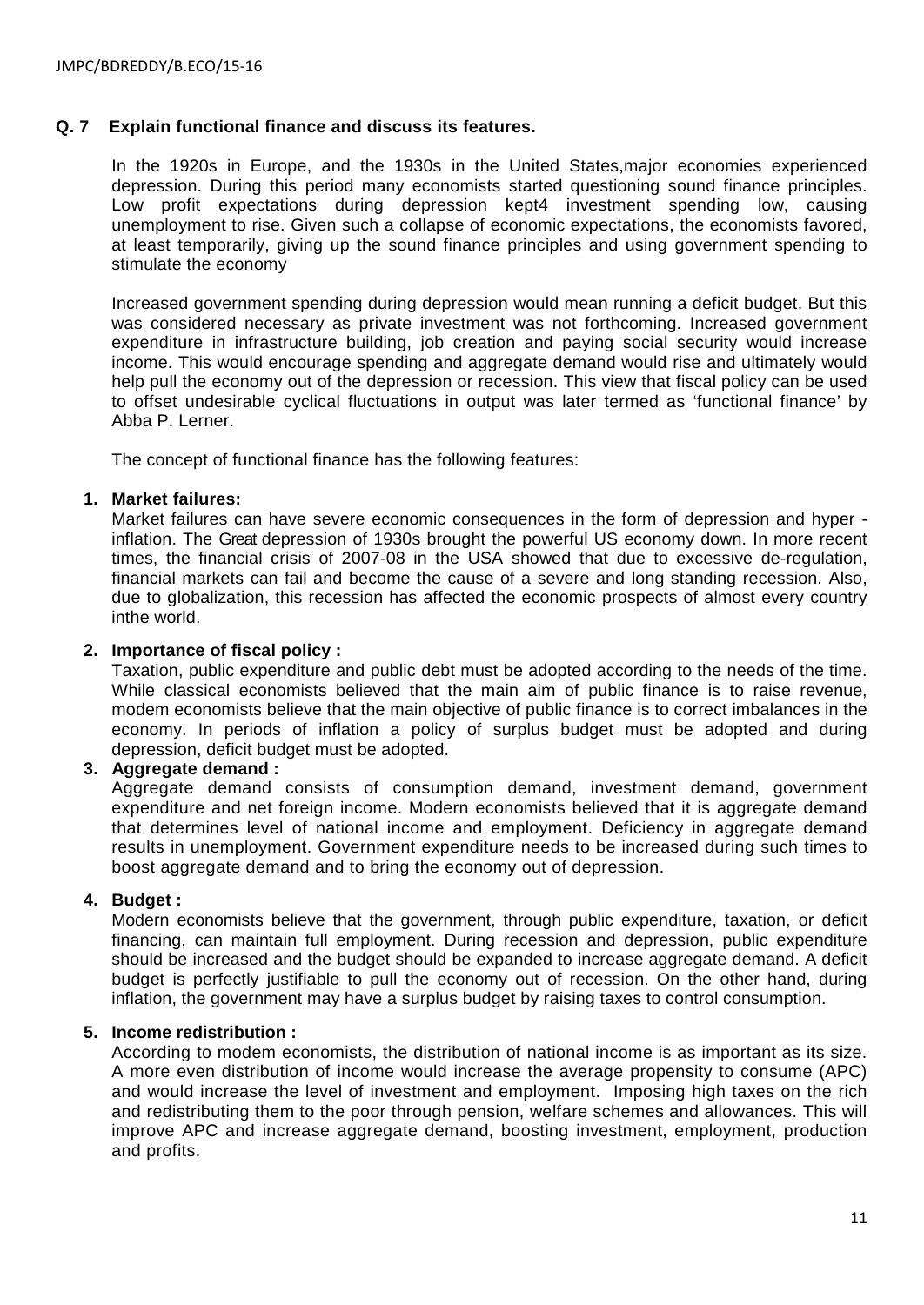# **6. Welfare capitalism :**

Keynes advocated fiscal measures for controlling capitalism and preventing its collapse. Keynes gave importance to compensatory actions through fiscal measures for improving and maintaining the level of effective demand and thus the level of economic activity in the country. The concept of functional finance forms the basis of welfare capitalism that now exists in most of the advanced economies

# **7. Social objectives :**

Public finance has to function in the interest of the entire society and not for the benefit of a select few. Every taxation, expenditure, borrowing policy and ownership and operation of public utilities must be measured on the basis of their effects on the entire society. Objective of taxation should be to redistribute income in the most socially just manner Expenditure on social security, poverty eradication, medical care and education will always be justifies as they bring in distributive justice. Public expenditure and taxation should follow the objective of equalising marginal social cost and marginal social benefit.

# **Q.8 Explain the concepts of Redistributive Taxation and Anti Inflationary Taxation.**

 In reality taxes are used for variety of purposes. They are not only a major source of revenue for the government but they provide incentives or disincentives and correct market failures. Taxes also help in income distribution and reduce income inequalities .Direct taxes can also be used as an instrument to control inflation and bring stability in the economy.

# **A) REDISTRIBUTIVE TAXATION**

.

 Classical economists considered taxation as a means for raising revenue. But modern economists consider taxation as a tool for redistributing inco*mes* among the various sections of society. Modem economists believe that taxation can be used for transferring income from the rich to the poor. This is referred to as redistributive taxation*.* Redistributive taxation are aimed at reduce savings of the rich and using the resources raised to increase the consumption of the poor

Income inequality harms the economy in many ways. Widening gap between the rich and the poor is not only socially undesirable, but is also harmful for the economy's growth. High degree of income inequality reduces average propensity to consume and may lead to depression and unemployment. Therefore, modem economists have recommended the use of taxation to redistribute income in a more socially desirable manner. Most economies use progressive taxationto redistribute income. Progressive taxes are generally imposed on income and wealth. They impose a heavier burden on the rich than the poor

*A* redistributive fiscal policy*i*ncludes progressive direct taxation and public expenditure on social security, job creation and promotion of social equity. Such expenditure are in the form of old age pensions, unemployment allowances, free and subsidized housing, education, health care and food distribution. All these are aimed at reducing people's cost of living, increasing their capacity to consume and provide social justice

 Redistributive taxation also increases people's average propensity to consume*.* When income distribution improves due to transfer of income from the rich to the poor, larger number of people can increase their consumption levels. This increases aggregate demandand leads to increased investment and employment.

However, highly progressive direct taxes have certain limitations.They result in tax evasion, giving rise to a black economy. At the same time, such taxes can adversely affect people's willingness and ability to work, save and invest. This can harm economic progress

 Another limitation of redistributive taxation is that often government use the redistributive fiscal policy to fulfil their political agendaof winning elections by providing subsidies and transfers to a very large extent. This can result in excessive consumption, causing inflationand lowering the value of money. Besides, such a fiscal policy may result in large deficit and public borrowing, pushing interest rates upward.High interest and high inflation will harm growth